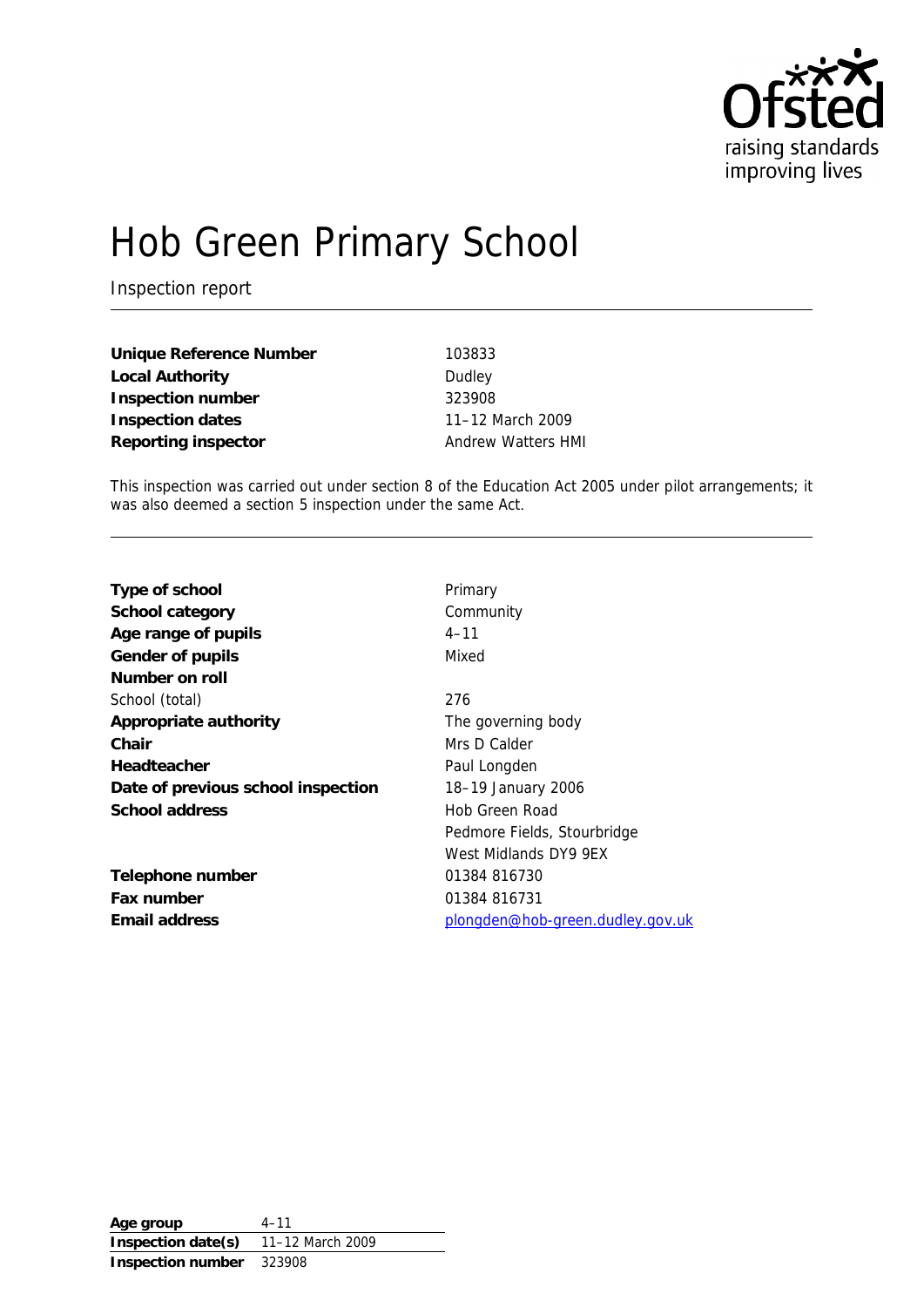#### © Crown copyright 2009

#### Website: www.ofsted.gov.uk

This document may be reproduced in whole or in part for non-commercial educational purposes, provided that the information quoted is reproduced without adaptation and the source and date of publication are stated.

Further copies of this report are obtainable from the school. Under the Education Act 2005, the school must provide a copy of this report free of charge to certain categories of people. A charge not exceeding the full cost of reproduction may be made for any other copies supplied.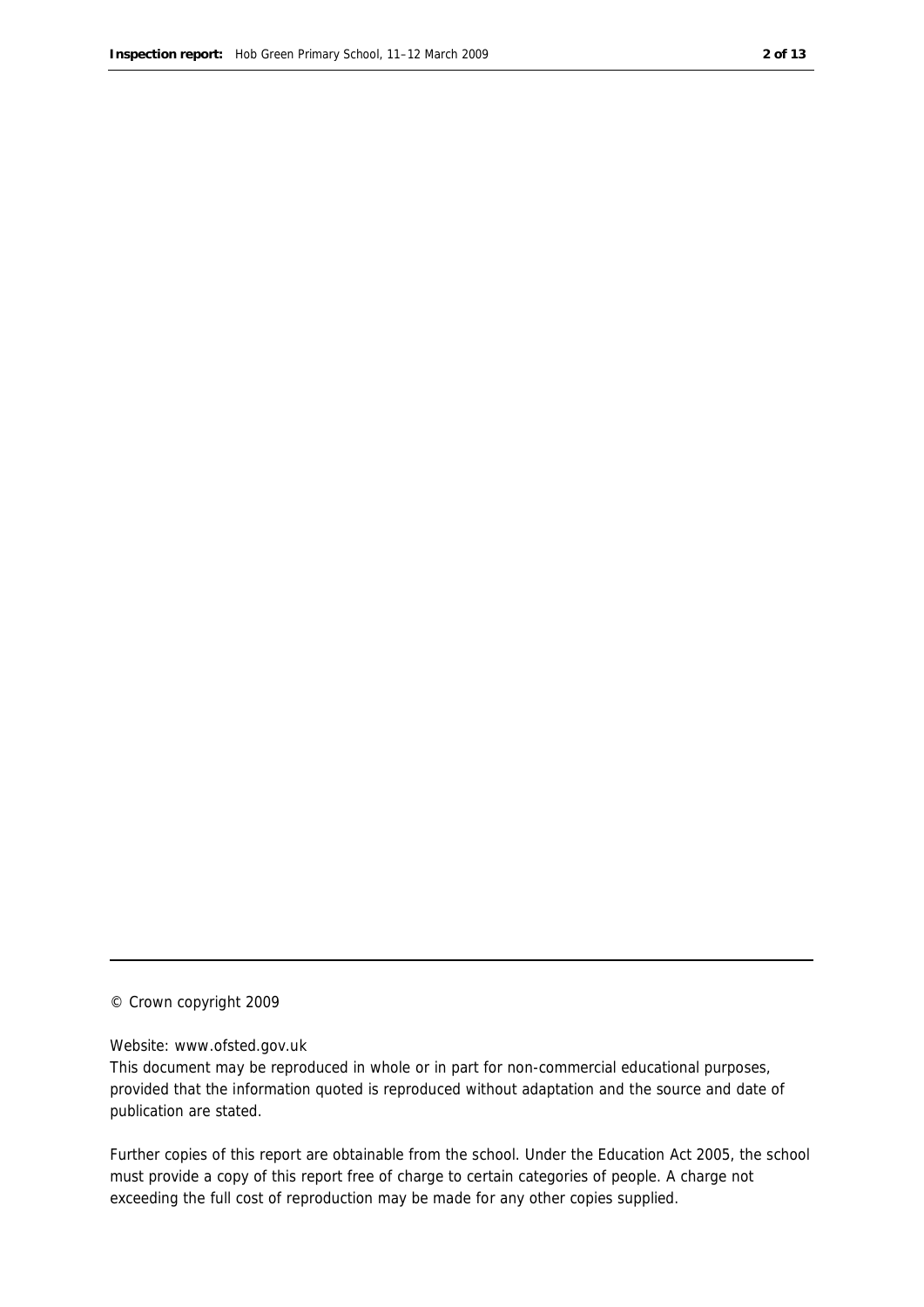#### **Introduction**

This pilot inspection was carried out by one of Her Majesty's Inspectors and two Additional Inspectors. The inspectors visited 22 lessons and held meetings with governors, staff, groups of pupils and some parents. They observed the school's work and looked at a wide range of school documentation, including teachers' planning, schemes of work, pupils' books, the school improvement plan, monitoring and evaluation records, and minutes from various meetings. Inspectors also looked at the responses from parents, staff and pupil questionnaires. 52% of parents or carers, a large majority of the staff and 87% of the pupils responded to inspection questionnaires.

The inspection team reviewed many aspects of the school's work. It looked in detail at the following:

- **pupils' enjoyment and achievement**
- the quality of teaching and learning
- the impact of the school's leadership in making sustained improvements
- $\blacksquare$  the school's partnership with the community.

#### **Information about the school**

Hob Green is a community primary school and is situated close to Stourbridge in the West Midlands. The school has an individual needs centre, which caters for pupils from different areas in Dudley who have specific learning needs. Since the last inspection the school has opened a Children's Centre, which provides support and advice for parents, children and the community. The school no longer has registered status for children less than three years of age. There is a high proportion of pupils who are on the school's register of special educational needs, 34%, compared with the national average of 20.7%. Pupils' attainment on entry is generally lower than typically expected for children of four years of age. It is much lower in language and literacy and personal and social development. The school has a number of awards, including Health Promoting School Level 3, Gold and Platinum awards for promoting Healthy Foods and the Eco Schools Bronze award.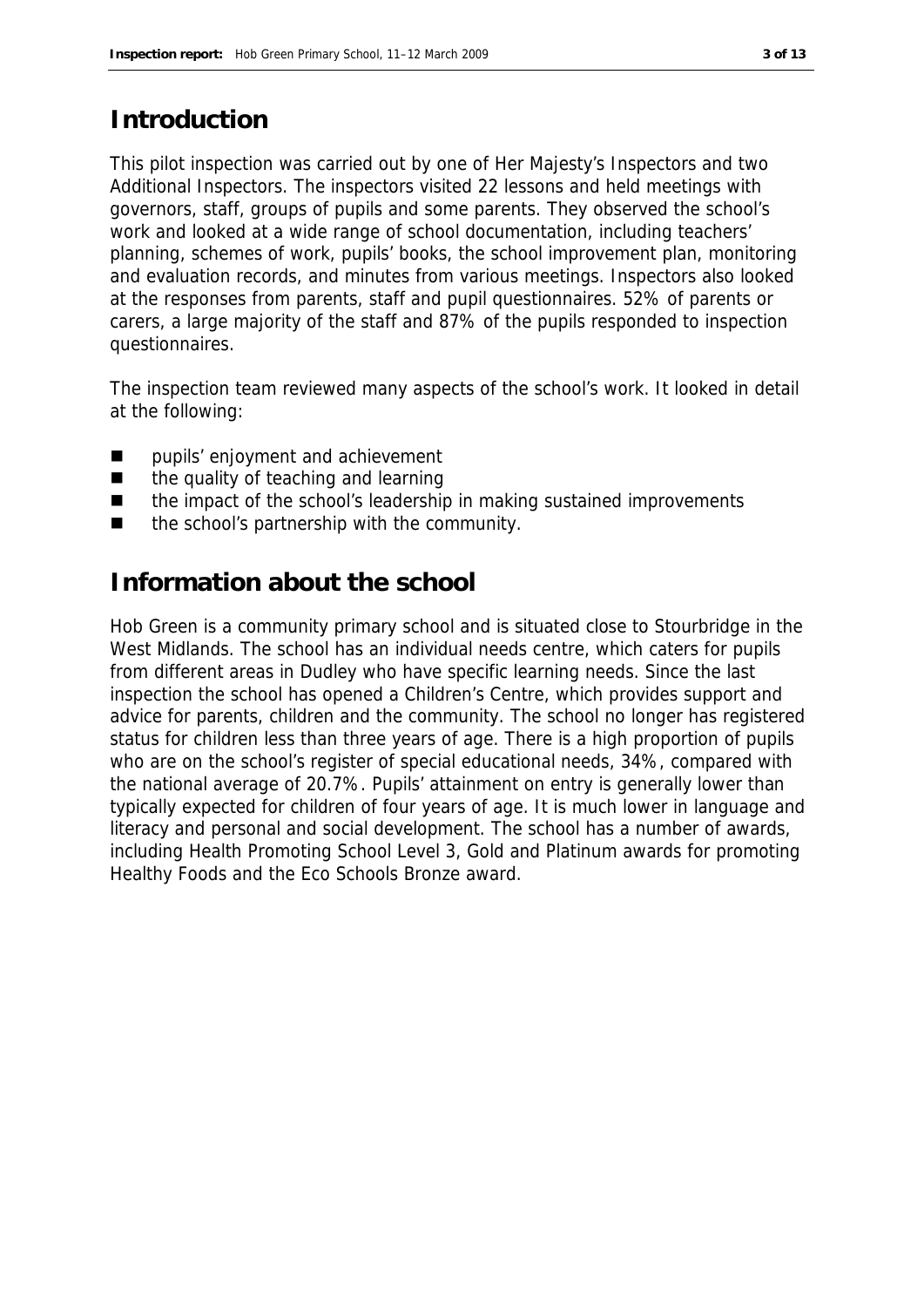## **Inspection judgements**

**Grades: 1 is outstanding, 2 is good, 3 is satisfactory, and 4 is inadequate**

#### **Overall effectiveness 3**

#### **Capacity for sustained improvement 3**

### **Main findings**

Hob Green is an improving school which is laying positive and good foundations for further improvement. The headteacher is deservedly well respected and liked by all members of the school community and is impressive in his ambition to secure a better quality of education for all pupils. The senior leadership team give strong support to the headteacher, which he greatly appreciates. Together the team is improving its role in monitoring and evaluation, and what needs to be done to eliminate weaknesses in the school's performance. The school has an accurate view of its own performance, and its strategic plans for improvement are targeted well to tackle weaknesses. Nevertheless, the impact of the strong foundations that are in place is not yet sufficiently evident in sustained and measurable improvements, in relation to outcomes for pupils. In particular, their attainment, preparation for future economic well-being, quality of learning and rates of progress all remain satisfactory. Because of this the school's collective capacity for improvement is satisfactory.

While standards of attainment are broadly average and pupils' progress is satisfactory, there is too much variability between year groups and classes. Standards in writing and mathematics are too low for too many pupils, particularly towards the end of Key Stage 2 and for the more able pupils. Achievement is also inconsistent, as is the quality of teaching and learning. Although all the teaching observed during the inspection was satisfactory or better, with a significant proportion that was good, some of the lessons were quite fragile. In these lessons pupils' progress was impeded by weaknesses in planning and assessment, and the pace of learning was too slow.

There is a developing sense of teamwork and team spirit, and morale is good. While all teachers are eager to improve their work, there is more to be done to ensure that all staff have a clear understanding of how the impact of their work contributes to the school's overall effectiveness. There is not yet a sufficiently well embedded sense of individual accountability and collective responsibility, in relation to outcomes for pupils.

Pupils' behaviour and attitudes are good, and a strong feature of the school's work. The pupils are unfailingly courteous and welcoming, and are developing impressive personal qualities, such as tolerance and cooperation, which are evident in their supportive and positive relationships. A significant reason for this strong picture is the good level of support, guidance and care which all staff provide for the pupils,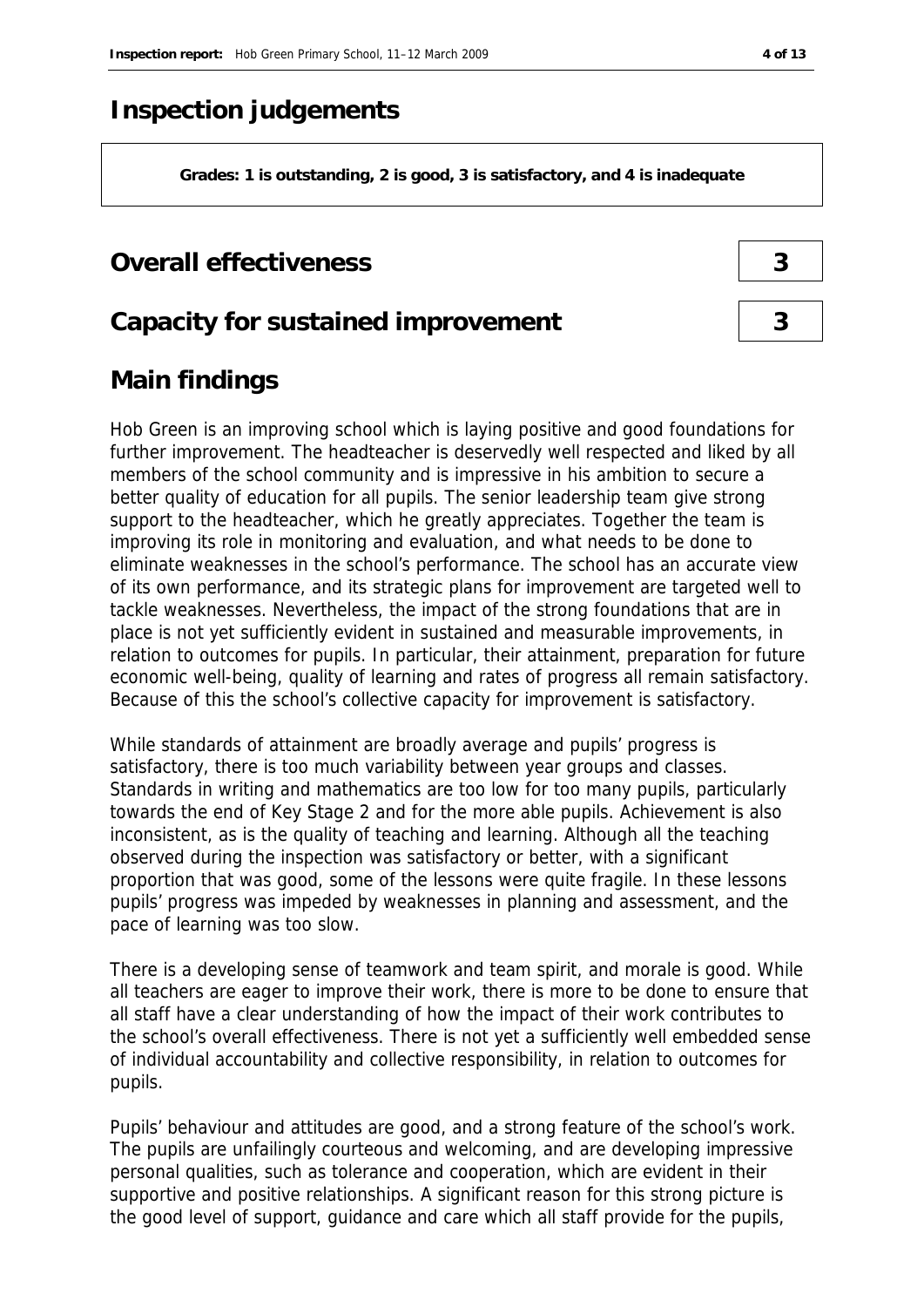ensuring they feel safe and secure in the school community. This in turn is helping the pupils develop their confidence and self-esteem, and reflects well in their obvious enjoyment in coming to school. An achievers' assembly, led by the headteacher, with teachers and parents in attendance, demonstrated this extremely well. It was clear for all to see that adults and pupils enjoy working together and share a great sense of humour.

A small proportion of the schools whose overall performance is judged satisfactory but which have areas of underperformance will receive a monitoring visit by an Ofsted inspector before their next section 5 inspection.

### **What does the school need to do to improve further?**

- **Raise standards and achievement, particularly in writing and mathematics by**: making sure important skills and concepts are taught and understood, so that pupils have the best chance of succeeding in achieving lesson objectives.
- **IMPROVE the overall quality and consistency of teaching by: using** assessment more effectively to provide sufficient challenge for all pupils, particularly the more able; giving more time for direct teaching of important skills and knowledge and ensuring that pupils have more opportunities to work independently, applying their skills in challenging contexts.
- Increase the effectiveness of monitoring and evaluation to eliminate **the variability in teaching, learning and progress between year groups and classes by**: using the outcomes of monitoring activities more effectively to tackle the causes of underperformance and low attainment and implementing a more systematic programme of checking outcomes for pupils in lessons, building on the sound levels of coaching and training for teachers already being introduced.

# **How good is the overall outcome for individuals and groups of pupils? <sup>3</sup>**

The quality of pupils' learning and performance in the classroom is satisfactory overall, with some considerable variability between year groups and classes. The pupils enjoyed their learning and achieved well, making good gains in their knowledge and understanding when their work was motivating and interesting. They greatly appreciate it when teachers challenge them to do better and give them the tools to respond independently to the teachers' expectations. For example, the average ability Year 6 pupils gained great satisfaction when tackling mathematical problems, because their teacher explained carefully the steps they needed to follow in order to find the answers. However, these positive outcomes are not a consistent feature for all pupils. In too many cases the pupils are reticent in volunteering to contribute to whole-class sessions, because they do not have the skills and knowledge required to show success in their responses. This frustrates the pupils and leads many of them to be very reserved and passive. In turn their attainment is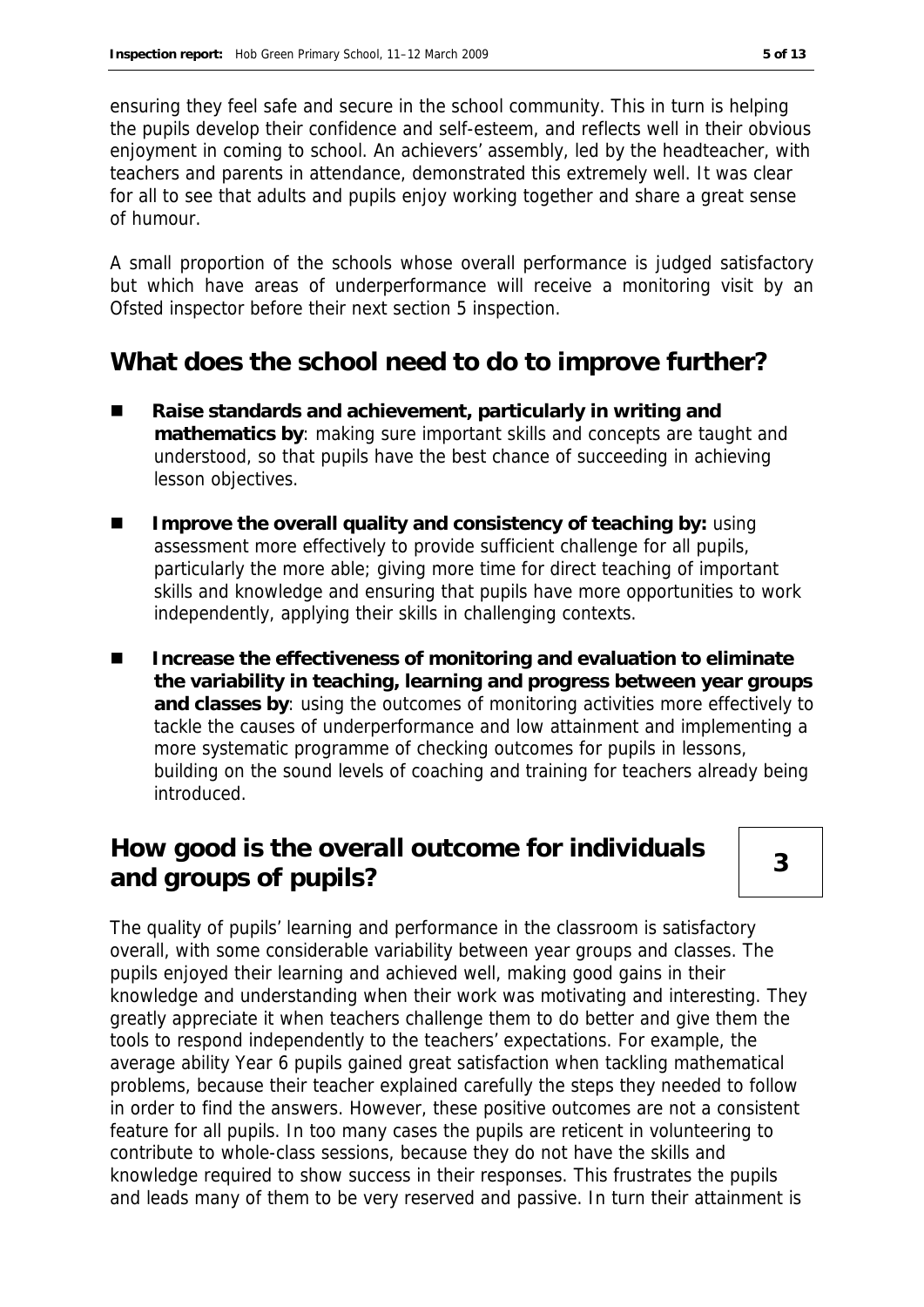lower and their progress slows. This is also evident in pupils' books and is one of the main reasons why their overall achievement and enjoyment is satisfactory and not good.

Standards in the 2008 end-of-key-stage tests for Year 2 and Year 6 pupils were broadly average, and the majority of the pupils achieved satisfactorily. There is a gradual trend of rising standards in Key Stage 1, and in Key Stage 2 the majority of pupils made the expected two National Curriculum levels of progress between Year 3 and Year 6. The school's assessment information shows that current standards are also broadly average and that most pupils make satisfactory progress. However, there is significant variability between year groups and classes. Standards in writing and mathematics are too low in Key Stage 2, particularly for the more able pupils. The pupils who have learning difficulties and/or disabilities make satisfactory progress. There is no significant variation between the outcomes for boys and girls in their current work, although the boys do not do as well as the girls in writing.

Overall pupils are hard working and try to do their best. They feel safe because they are looked after well and adults treat them with respect. Their behaviour is good and they are extremely good humoured and polite. Many sought out inspectors to ask if any help was needed and to make them feel welcomed. The pupils make a satisfactory contribution to the school and local community, particularly through fund raising activities for charities, such as raising money for Dr Barnado's homes. Partnership work within the local community is developing well, and the school is fostering positive relationships with parents and carers. While pupils in the school council really enjoyed the work they did with local police to improve Wollescote Park, and managed a budget in the process, the opportunities for pupils to show initiative and take responsibility for their own learning are not as frequent as many pupils would like. While the pupils' social and moral development is good, they have only a limited understanding of national and international affairs. Their knowledge and understanding of faiths and cultures different from their own, and what it means to be British in an increasingly diverse society, is also less well developed.

The pupils have a sound and developing knowledge of how to live a healthy lifestyle and many enjoy the regular opportunities for physical exercise. The Year 6 pupils talked openly and with sensitivity about personal hygiene and the negative impact of drugs. While pupils understand that eating healthy foods is important, too many choose unhealthy food at break and lunchtimes, despite the availability of alternative healthy options.

| Pupils' attainment <sup>1</sup>                                                                         |  |
|---------------------------------------------------------------------------------------------------------|--|
| The quality of pupils' learning and their progress                                                      |  |
| The quality of learning for pupils with learning difficulties and/or disabilities and their<br>progress |  |
| How well do pupils achieve and enjoy their learning?                                                    |  |
| To what extent do pupils feel safe?                                                                     |  |

These are the grades for pupils' outcomes

-

<sup>&</sup>lt;sup>1</sup> Grades for attainment are: 1 is high; 2 is above average; 3 is broadly average; 4 is low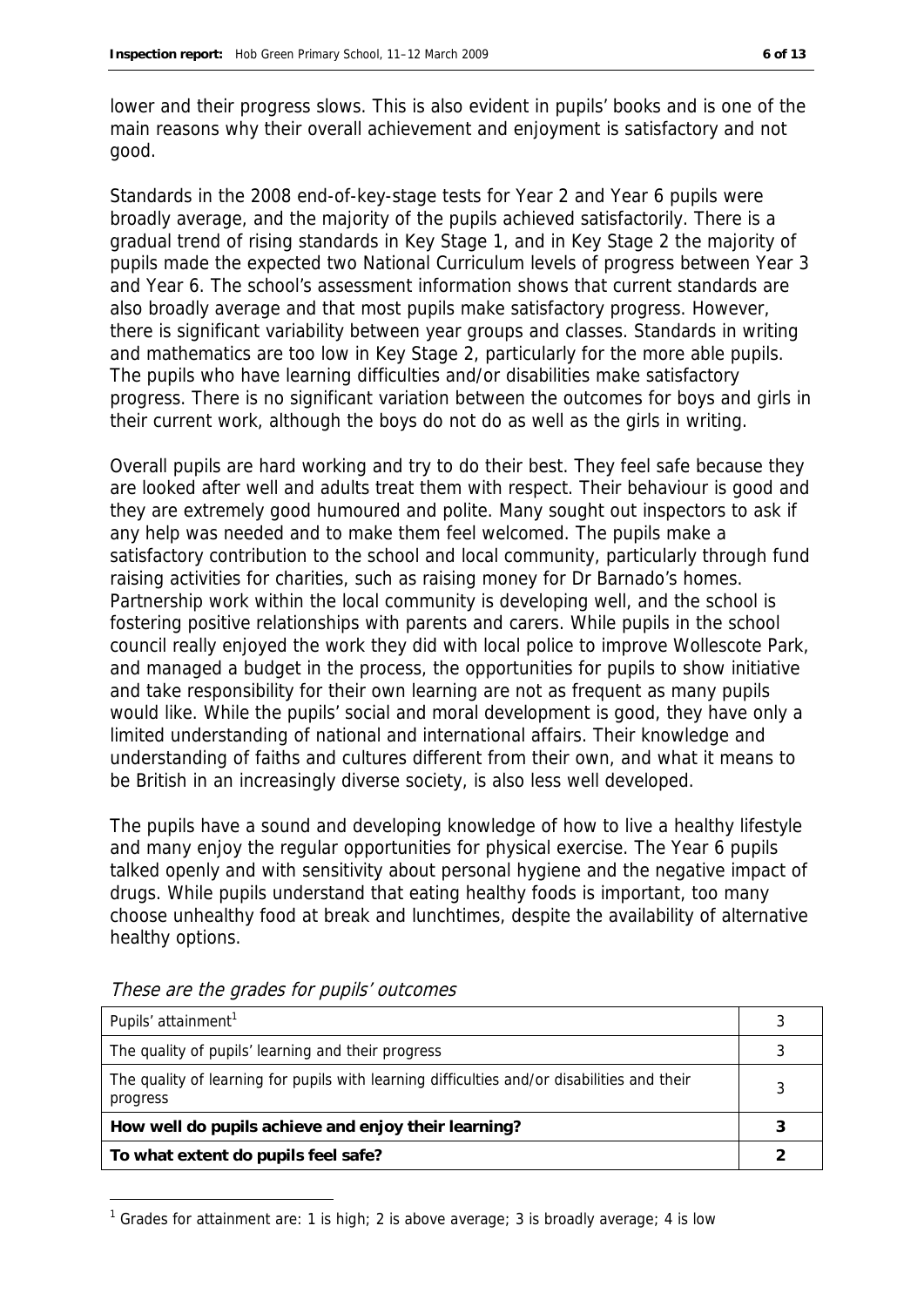| How well do pupils behave?                                                                                         |  |
|--------------------------------------------------------------------------------------------------------------------|--|
| To what extent do pupils adopt healthy lifestyles?                                                                 |  |
| To what extent do pupils contribute to the school and wider community?                                             |  |
| Pupils' attendance                                                                                                 |  |
| How well do pupils develop workplace and other skills that will contribute to<br>their future economic well-being? |  |
| What is the extent of pupils' spiritual, moral, social and cultural development?                                   |  |

## **The quality of the school's work**

The majority of the teaching is satisfactory, with a significant proportion that is good. The best teaching is exemplified by teachers' high expectations, their good subject knowledge, effective questioning and careful instructions and explanations. These features are almost always supported by effective assessment which pitches the pupils' work carefully to their different starting points and capabilities. This also reflects well in targeted intervention for small groups, led by some support staff. As a result, the pupils achieve well. Nevertheless, this picture is not a consistent one in all year groups and classes. Teaching is less effective when expectations of academic achievement are too low and pupils are not taught effectively enough the skills and knowledge they need in order to succeed against the lesson objective. Similarly the lack of guidance given to teaching assistants often restricts the opportunities they have to make a more positive impact on pupils' learning, particularly during wholeclass introductions.

All teachers carry out regular assessments of pupils' work in reading, writing and mathematics, but this information is not yet used consistently to plan the next steps in the pupils' learning. For example, some classes use units of work that are related to the age of the pupils, but not their ability levels. The use of targets to raise achievement is also inconsistent. While some pupils know their targets, and can refer to them to help improve their work, too many are unsure about their targets and many could not tell inspectors what they were.

The curriculum meets statutory requirements. There is a good range of enrichment activities, for example before- and after-school clubs, opportunities to visit places of interest and the much-appreciated residential visit for pupils in Years 4 to 6.

Vulnerable pupils receive good support, particularly in relation to their personal and social development. Adults manage pupils extremely sensitively, both individually and in groups, such as in the Individual Needs Centre. A number of parents said that they really appreciated the kindness and support given to their children who find learning and positive emotional responses challenging.

| High quality teaching and purposeful learning |  |
|-----------------------------------------------|--|
| l Effective assessment                        |  |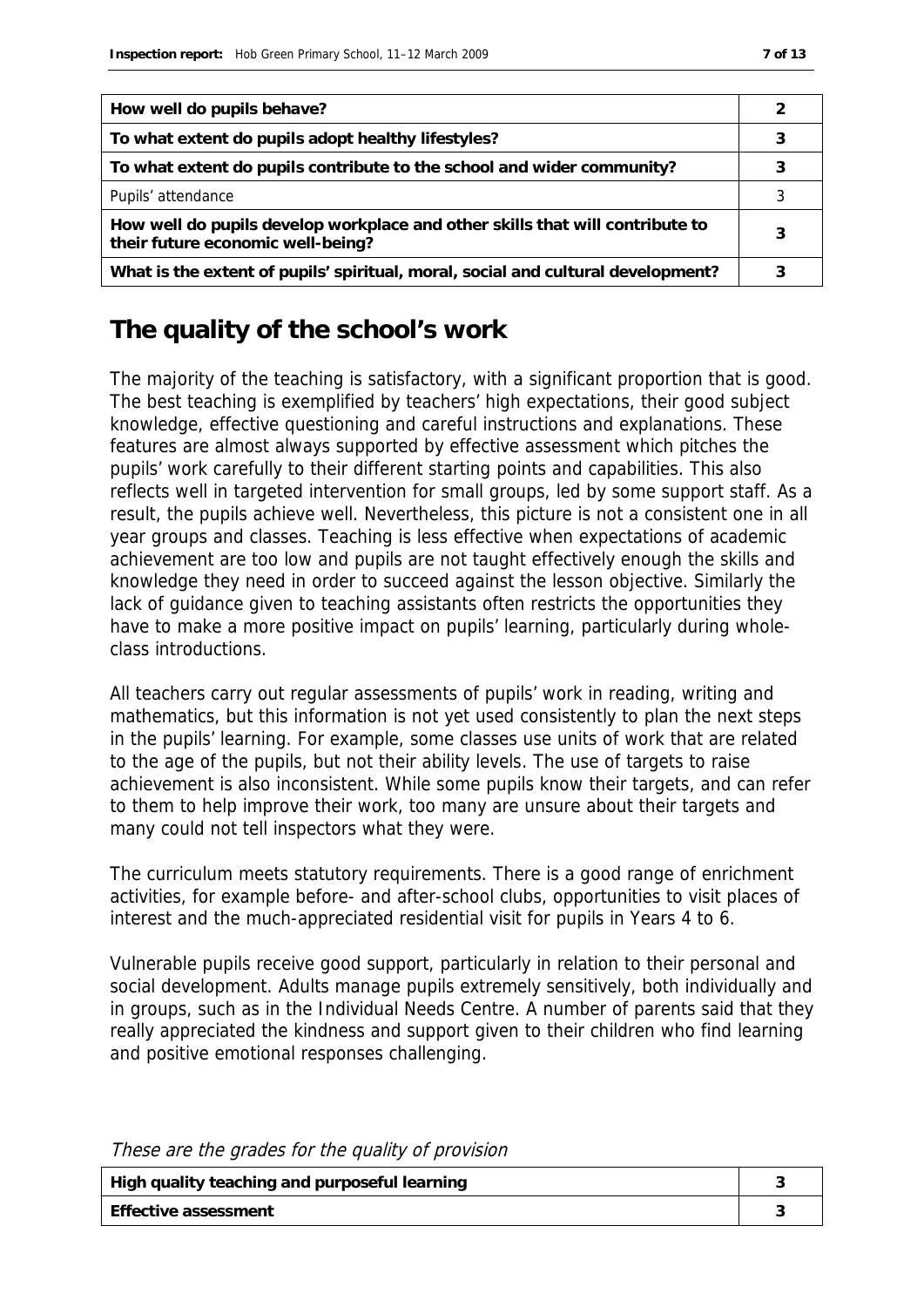| An appropriate curriculum which meets pupils' needs, including, where<br>relevant, provision through partnership with other organisations |  |
|-------------------------------------------------------------------------------------------------------------------------------------------|--|
| Support, guidance and care                                                                                                                |  |

#### **How effective are leadership and management?**

There is no doubting the headteacher's ambition to drive the school forward, and he communicates this effectively to all members of the school community. Staff questionnaire responses show overwhelming support for the school's leadership. The headteacher has high expectations for all and has ensured that the school is well placed to improve further. Working in close collaboration with the headteacher, the senior leadership team has led important initiatives to establish secure systems for monitoring and evaluation, for example, regularly checking pupils' work and teachers' planning, setting priorities in the school improvement plan, tracking pupils' progress and identifying weaknesses in the quality of teaching and learning. This is a secure platform for improvement. The challenge facing the school's leadership is to build successfully on these strong foundations, turning aspirations into real and tangible sustained improvements, particularly in relation to raising standards consistently in all year groups and classes, and eliminating underachievement and weaknesses in teaching.

The governing body provides satisfactory support for the school's leadership and is increasing its role in holding the school to account. This is shown mostly in the work of the curriculum and raising standards committee, which meets regularly to check how well the pupils are achieving.

The school satisfactorily promotes equality and tackles discrimination. All pupils are treated fairly and with respect. Overall the school makes sound use of the information it has about the pupils, although on occasions, expectations about pupils' performance are too low.

Safeguarding procedures are effective, and at the time of the inspection all safeguarding regulations and standards were met. Systems for quality assurance and risk assessments are well developed and the school works effectively in close collaboration with external agencies.

The school promotes community cohesion satisfactorily. Pupils work harmoniously and accept each other's differences, but have a more limited knowledge of different faith groups and cultures represented in the national community. The school is beginning to evaluate the impact of its work to develop pupils' understanding of community cohesion, but this is not yet securely embedded nor sufficiently informing future plans for improvement.

These are the grades for leadership and management

| Communicating ambition and driving improvement                |  |
|---------------------------------------------------------------|--|
| Promoting equality of opportunity and tackling discrimination |  |
| Ensuring that safeguarding procedures are effective           |  |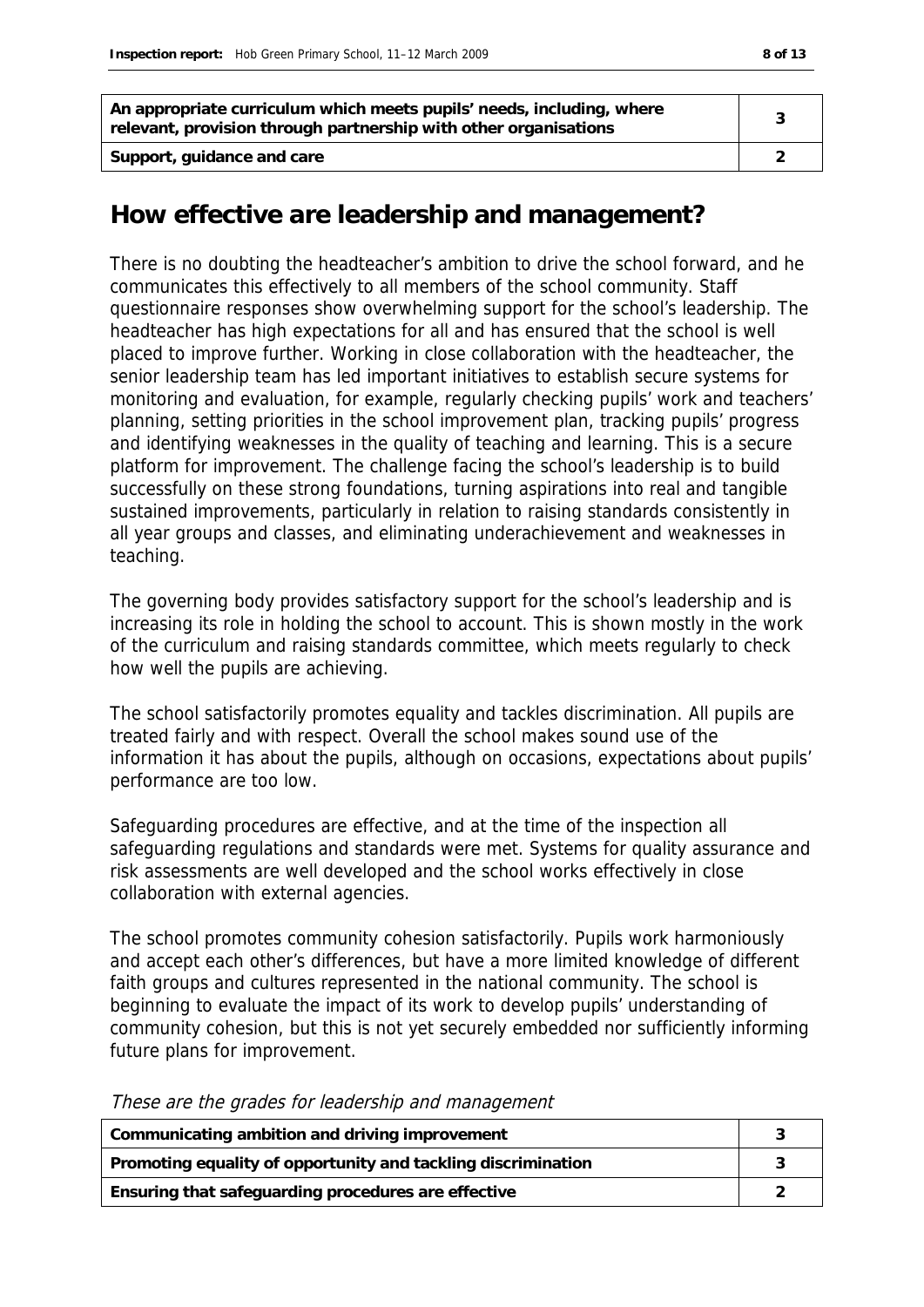| Ensuring that the governing body provides effective challenge and support so<br>that weaknesses are tackled decisively and statutory responsibilities are met       | 3 |
|---------------------------------------------------------------------------------------------------------------------------------------------------------------------|---|
| Promoting the school's relationship with parents and carers, including their<br>involvement in decision-making about matters relating to learning and<br>well-being | 3 |
| Developing partnerships with other providers, organisations and services                                                                                            |   |
| Ensuring the school contributes to community cohesion                                                                                                               |   |
| Deploying resources to achieve value for money                                                                                                                      |   |

# **Early Years Foundation Stage**

The outcomes for children in the Nursery and Reception classes are satisfactory. From a low starting point, the children make reasonable progress overall and good progress to improve their personal and social skills. The children are happy and content and their progress is tracked carefully. They work and play together well but are not always sure what they are expected to do when given choices. Adults do not always give sufficient support to direct their learning. The strategic leadership of the Early Years Foundation Stage is shared by the headteacher and the Key Stage 1 coordinator, and they manage the provision satisfactorily. However, the lack of regular day-to-day contact with children and other adults in lessons means that improvement priorities are not always followed up sufficiently quickly or their impact evaluated rigorously enough.

| How good are the outcomes for children in the Early Years Foundation Stage?                                                | 3 |
|----------------------------------------------------------------------------------------------------------------------------|---|
| What is the quality of provision in the Early Years Foundation Stage?                                                      |   |
| How effectively is the provision in the Early Years Foundation Stage led and<br>managed?                                   | 3 |
| Overall effectiveness: how well does the setting/school meet the needs of<br>children in the Early Years Foundation Stage? | 3 |

#### **Views of parents and carers**

Nearly all parents and carers who responded to inspection questionnaires were overwhelmingly positive about the school's work and the efforts of all staff. They gave strong endorsement and support for the work of the headteacher and greatly appreciate his leadership. A small number of responses indicated that the school did not always deal effectively with incidents of unacceptable behaviour. Inspectors found no evidence to support this view, either in the school's records, discussions with pupils or during lessons and break times. Many parents and carers chose to write positively about the school and here are some examples.

- 'Hob Green is a great school! I have never before met such caring and dedicated people who do their job as it should be done.'
- 'If it wasn't for the help of the school my son's condition would probably have gone unnoticed and he would have just been another primary school child that had been expelled.'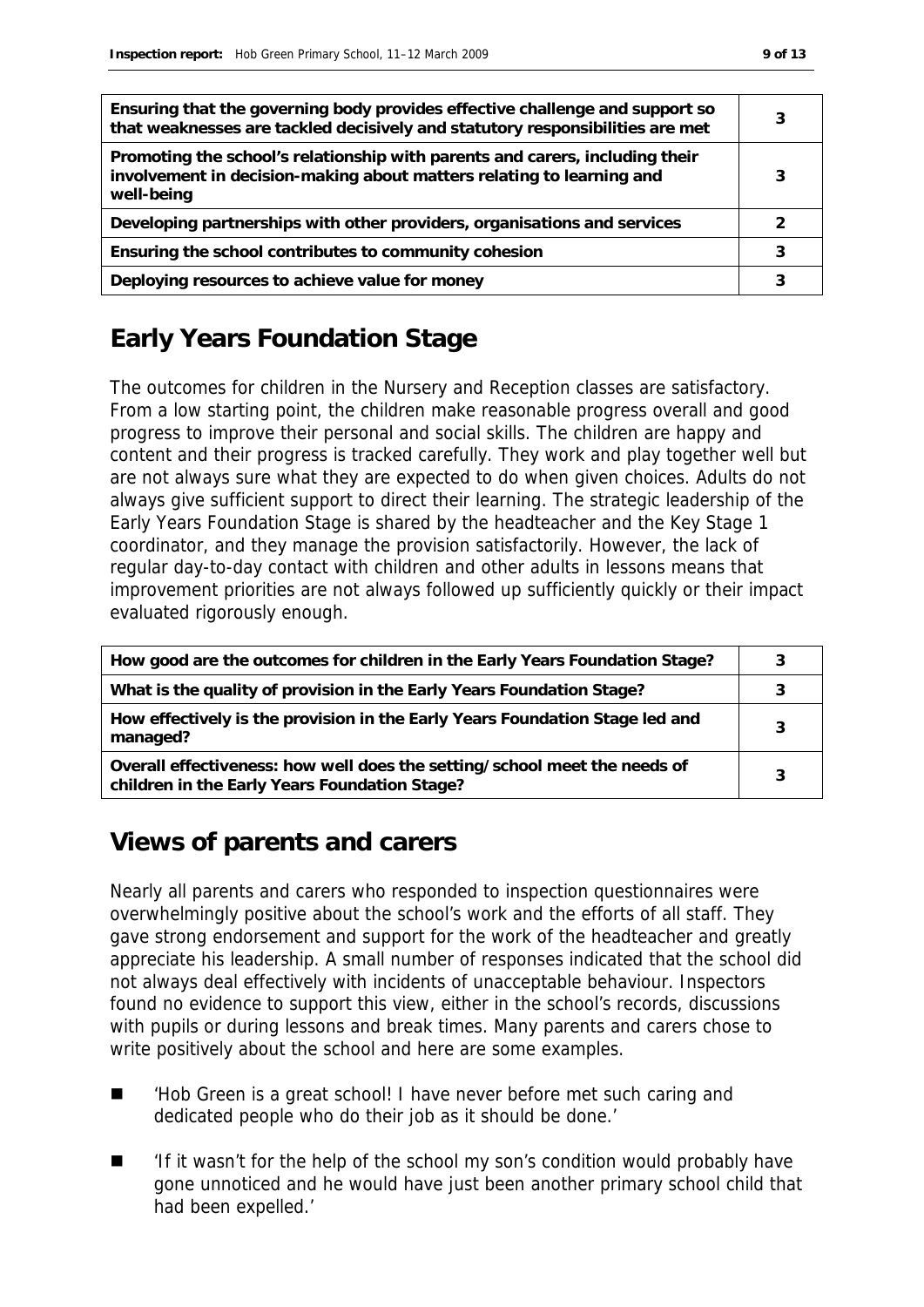■ /Hob Green has provided a safe and positive environment for my child. In a short period of time he has progressed beyond my expectations… the school has an exceptionally friendly atmosphere…'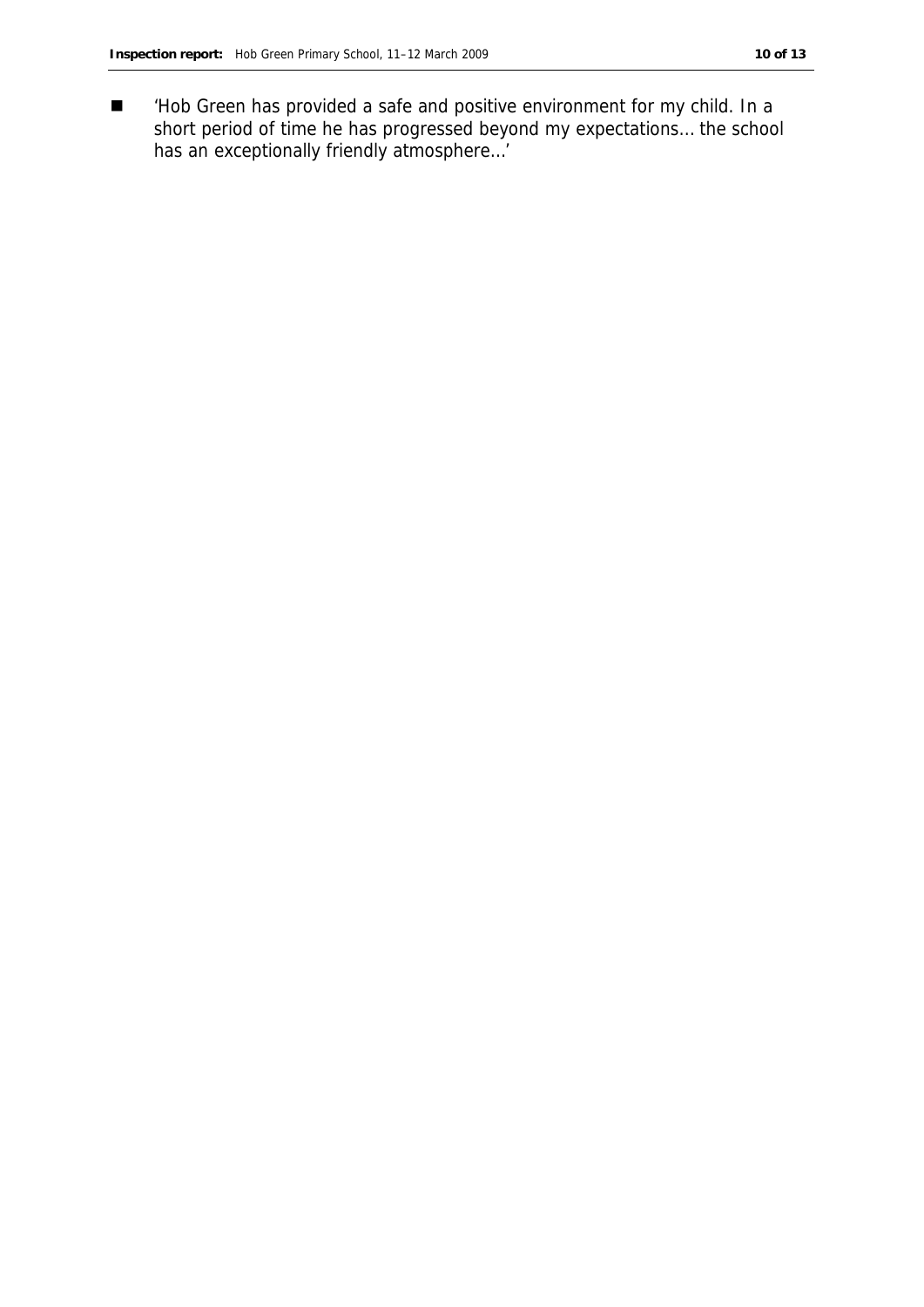# **What inspection judgements mean**

| Grade   | Judgement    | Description                                                                                                                                                                                                                                                                          |
|---------|--------------|--------------------------------------------------------------------------------------------------------------------------------------------------------------------------------------------------------------------------------------------------------------------------------------|
| Grade 1 | Outstanding  | These features are highly effective. An outstanding<br>school provides exceptionally well for all its pupils' needs.<br>In 2007-8, 15% of schools were judged to be<br>outstanding.                                                                                                  |
| Grade 2 | Good         | These are very positive features of a school. A school<br>that is good is serving its pupils well. In 2007-8, 49% of<br>schools were judged good.                                                                                                                                    |
| Grade 3 | Satisfactory | These features are of reasonable quality. A satisfactory<br>school is providing adequately for its pupils. In 2007-8,<br>32% of schools were judged satisfactory.                                                                                                                    |
| Grade 4 | Inadequate   | These features are not of an acceptable standard. An<br>inadequate school needs to make significant<br>improvement in order to meet the needs of its pupils.<br>Ofsted inspectors will make further visits until it<br>improves. In 2007-8, 5% of schools were judged<br>inadequate. |

# **Common terminology used by inspectors**

| Attainment:                | the standard of the pupils' work shown by test and<br>examination results and in lessons.                                                                                                                                                                                            |
|----------------------------|--------------------------------------------------------------------------------------------------------------------------------------------------------------------------------------------------------------------------------------------------------------------------------------|
| Progress:                  | the rate at which pupils are learning in lessons and<br>over longer periods of time. It is often measured<br>by comparing the pupils' attainment at the end of a<br>key stage with their attainment when they started.                                                               |
| Achievement:               | an overall measure of the pupils' success in their<br>academic learning. The term combines attainment<br>and progress. Pupils might make good progress,<br>for example, but if their attainment remains low,<br>inspectors may judge that their achievement is<br>only satisfactory. |
| Capacity to improve:       | the proven ability of the school to continue<br>improving. Inspectors base this judgement on what<br>the school has accomplished so far and on the<br>quality of its systems to maintain improvement.                                                                                |
| Leadership and management: | the contribution of all the staff with responsibilities,<br>not just the headteacher, to identifying priorities,<br>directing and motivating staff and running the<br>school.                                                                                                        |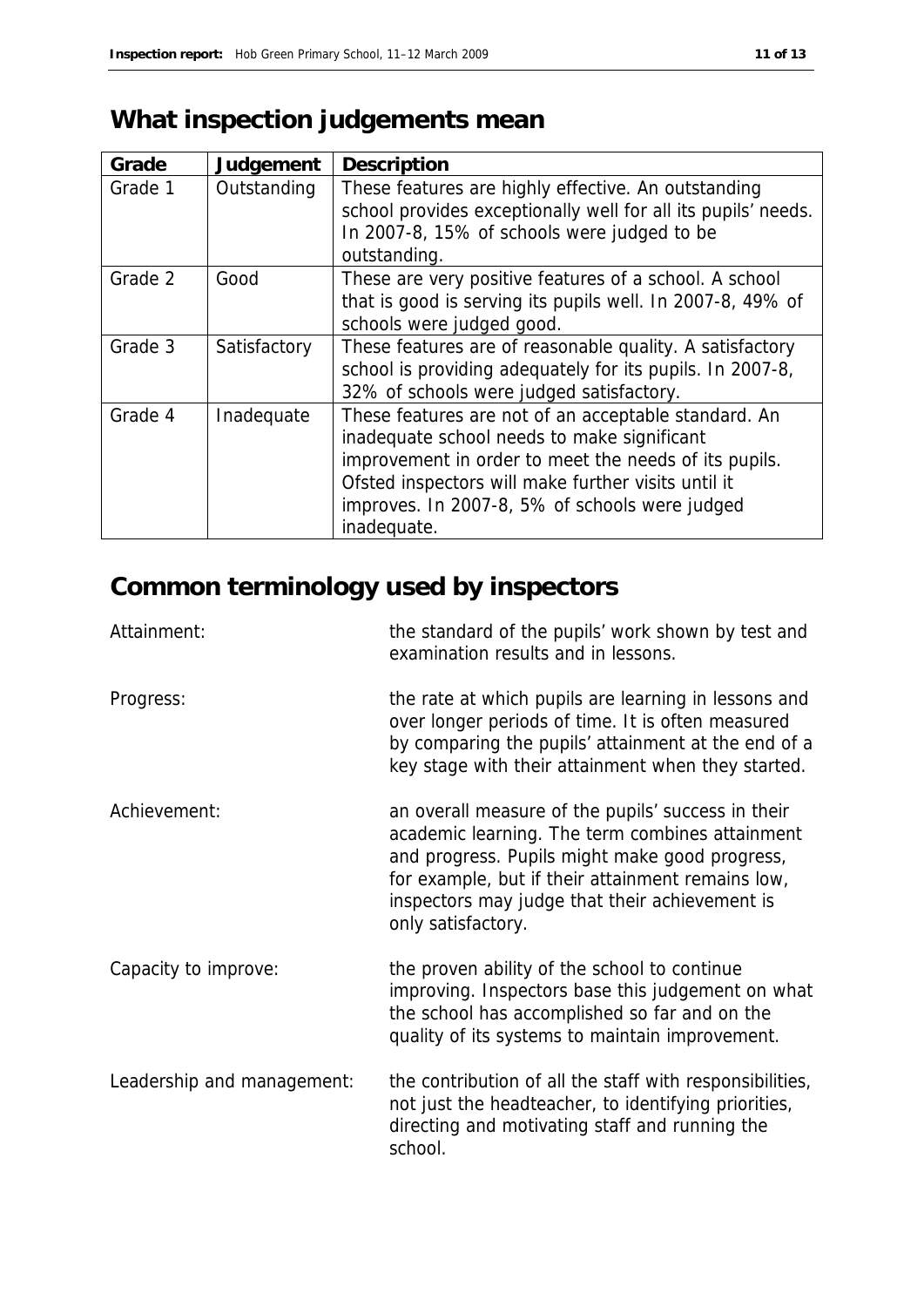

12 March 2009

Dear Pupils

**Inspection of Hob Green Primary School, Stourbridge, DY9 9EX**

Thank you very much for welcoming us to your school when we visited you recently. We were very impressed by how friendly and helpful you are and really enjoyed talking with you about your work and your life in school. Many of you made sure we were well looked after, particularly when we were finding our way to different classrooms, and that we had enough to eat and drink!

Your school looks after you really well, making sure you are safe and happy. We could see that you get on really well with Mr Longden, your teachers and all the other adults who help you in school. In the achievers' assembly you sang well and really appreciated being congratulated for your efforts and good behaviour. We were particularly impressed by how polite and good humoured you all are, and how hard you work.

We think that your school is very caring, and is helping you to behave well and feel good about yourselves. We have asked Mr Longden and all the adults who work with you to help you do even better in your work, particularly in your writing and mathematics, by making sure that:

- **Now your lessons are always interesting and that your work is always challenging**
- you are given more help to make sure you can understand and succeed in what your teachers ask you to do
- you have more opportunities to work in small groups and pairs, using your skills to solve problems
- your lessons are checked more carefully to make sure that you all make even more progress than you are doing at the moment.

Thank you again for being so kind, friendly and helpful. We wish you every success in the future.

Yours sincerely

Andrew Watters Her Majesty's Inspector